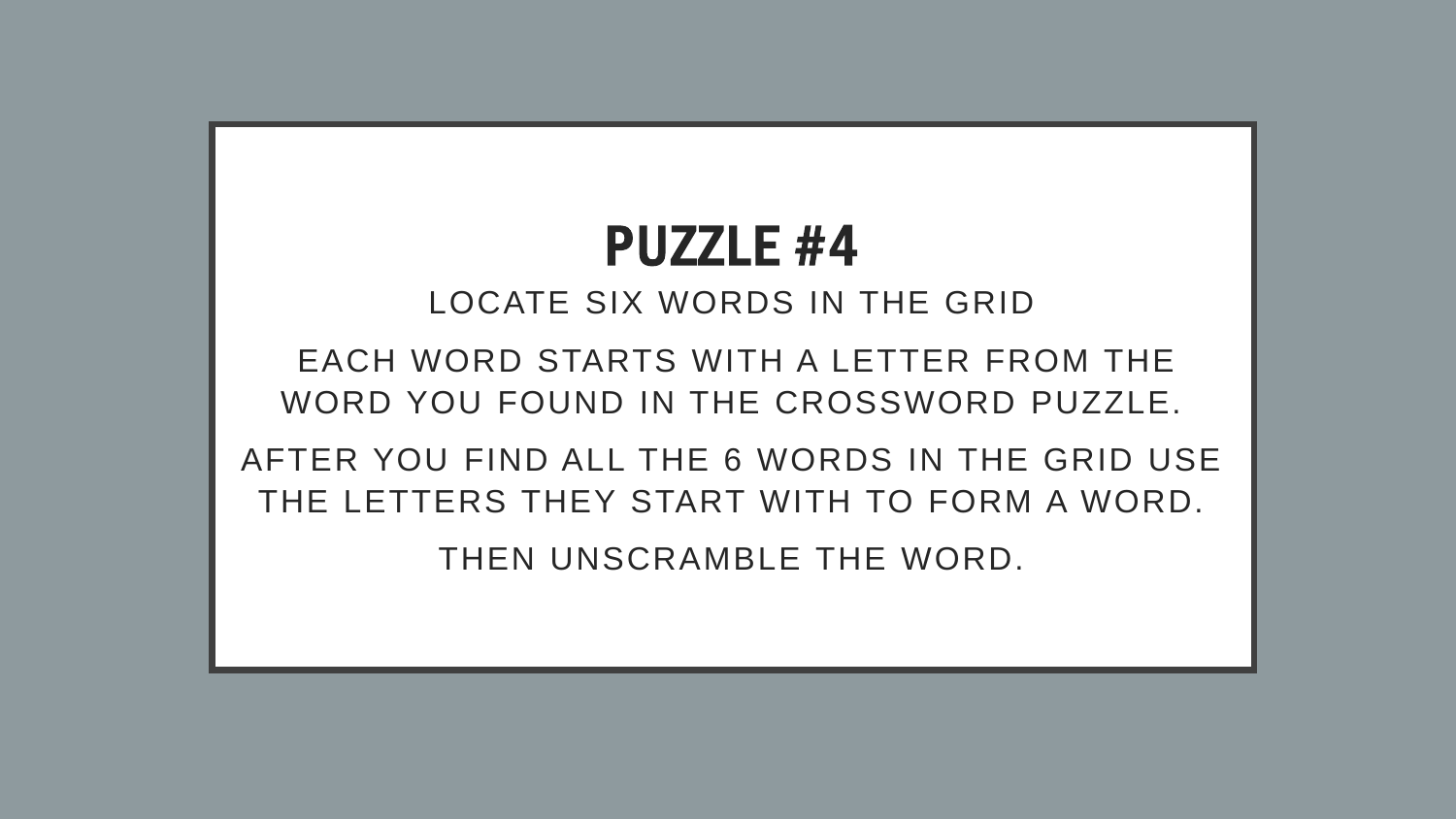## **WORD SEARCH**

| $\circ$      | $\mathbb S$               | $\mathsf D$ | E           | $\mathsf S$ | ${\sf N}$    | $\mathsf F$   | ${\sf R}$                |  |
|--------------|---------------------------|-------------|-------------|-------------|--------------|---------------|--------------------------|--|
| $\mathsf{N}$ | ${\sf N}$                 | $\sf T$     | ${\sf N}$   | U           | $\mathsf A$  | $\circ$       | $\mathsf E$              |  |
| $\mathsf E$  | ${\sf R}$                 | $\mathsf A$ | ${\sf R}$   | ${\sf N}$   | $\mathsf{N}$ | ${\sf R}$     | $\mathsf C$              |  |
| Y            | $\mathsf A$               | $\mathsf S$ | $\mathsf A$ | $\mathsf I$ | $\sf T$      | G             | $\mathsf I$<br>${\sf P}$ |  |
| $\sf U$      | $\boldsymbol{\mathsf{H}}$ | $\sf T$     | L           | $\sf Q$     | $\mathbb S$  | $\mathsf A$   |                          |  |
| M            | G                         | $\mathsf E$ | ${\sf N}$   | $\cup$      | $\mathsf I$  | $\mathsf{N}$  | $\mathsf E$              |  |
| ${\sf M}$    | $\mathsf I$               | $\mathsf E$ | $\sf T$     | $\mathsf E$ | $\mathsf A$  | $\bar{\rm I}$ | $\cup$                   |  |
| Υ            | $\mathsf S$               | ${\sf N}$   | $\sf I$     | D           | D            | $\mathsf C$   | $\mathsf E$              |  |

It is time to demand organic and genuine food. We had long conversations with friends about how to describe a good meal or dish, looking for ways to say tasty, yummy, appetizing, delectable, scrumptious, palatable, and on and on. There should be a unique recipe somewhere!

## LOCATE SIX WORDS IN THE GRID

Each word starts with a letter from the word you found in the crossword puzzle.

After you find all the 6 words in the grid use the letters they start with to form a word.

Then unscramble the word.